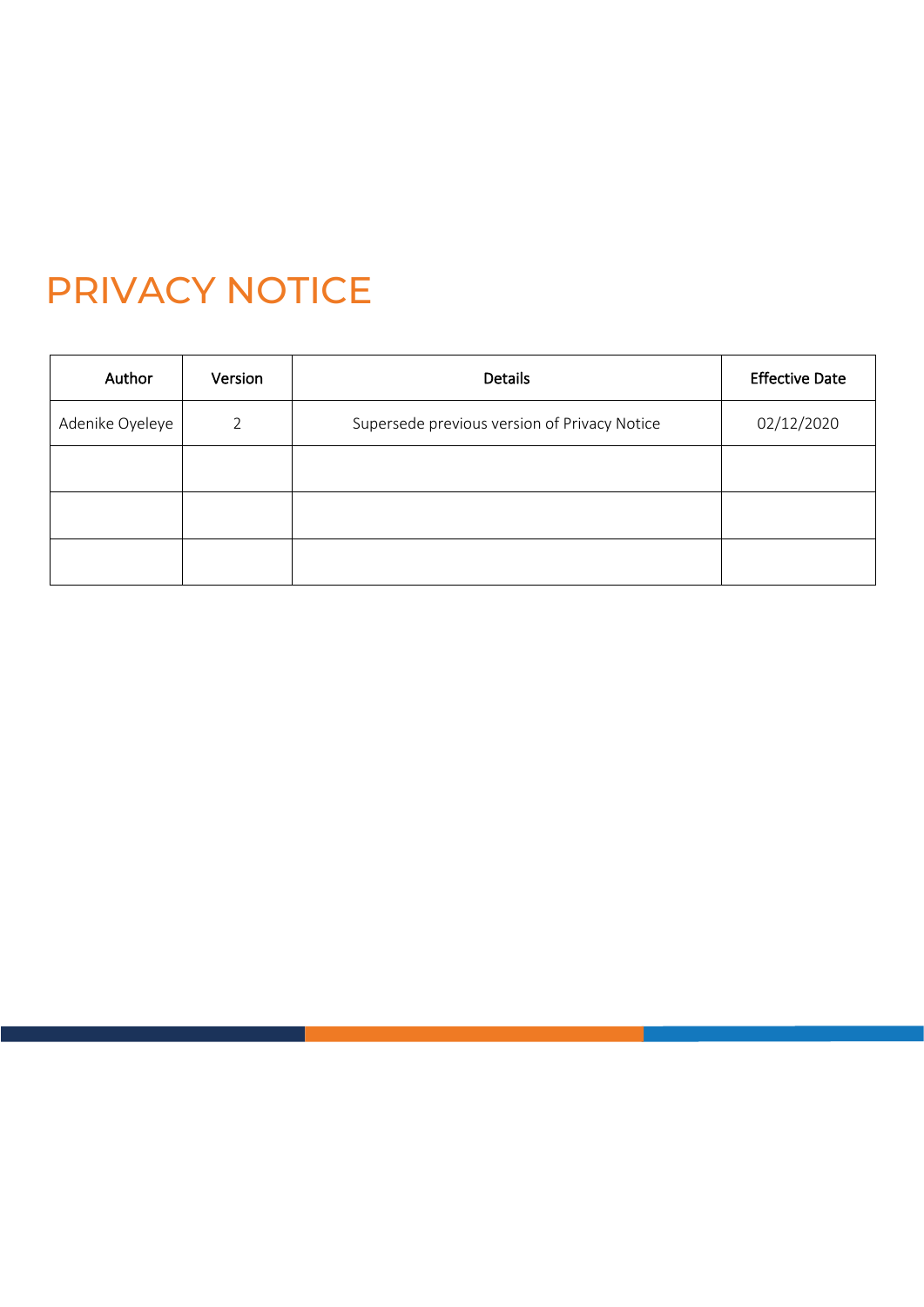# 1. Introduction

Welcome to the ElectraLink's privacy notice.

This privacy notice provides information on how ElectraLink collects and processes your personal data when you visit our website.

### 2. Purpose of this privacy notice

This privacy notice aims to give you information on how ElectraLink collects and processes your personal data through your use of this website, including any data you may provide through this website.

This website is not intended for children and we do not knowingly collect data relating to children.

It is important that you read this privacy notice together with any other privacy notice or fair processing notice we may provide on specific occasions when we are collecting or processing personal data about you so that you are fully aware of how and why we are using your data. This privacy notice supplements the other notices and is not intended to override them.

### 3. Important information and who we are

#### CONTROLLER

ElectraLink Limited is the controller and responsible for your personal data (collectively referred to as ElectraLink, "we", "us" or "our" in this privacy notice).

We have appointed a data privacy manager who is responsible for overseeing questions in relation to this privacy notice. If you have any questions about this privacy notice, including any requests to exercise your legal rights, please contact the data privacy manager using the details set out below.

### CONTACT DETAILS

Our full details are: Full name of legal entity: ElectraLink Limited Name or title of data privacy manager: Rachel Ollis Email address: privacymanager@electralink.co.uk Postal address: Northumberland House, 303-306 High Holborn, London WC1V 7JZ.

You have the right to make a complaint at any time to the Information Commissioner's Office (ICO), the UK supervisory authority for data protection issues (www.ico.org.uk). We would, however, appreciate the chance to deal with your concerns before you approach the ICO so please contact us in the first instance.

CHANGES TO THE PRIVACY NOTICE AND YOUR DUTY TO INFORM US OF CHANGES

This version was last updated on 26 June 2020 and historic versions can be obtained by contacting us. It is important that the personal data we hold about you is accurate and current. Please keep us informed if your personal data changes during your relationship with us.

THIRD-PARTY LINKS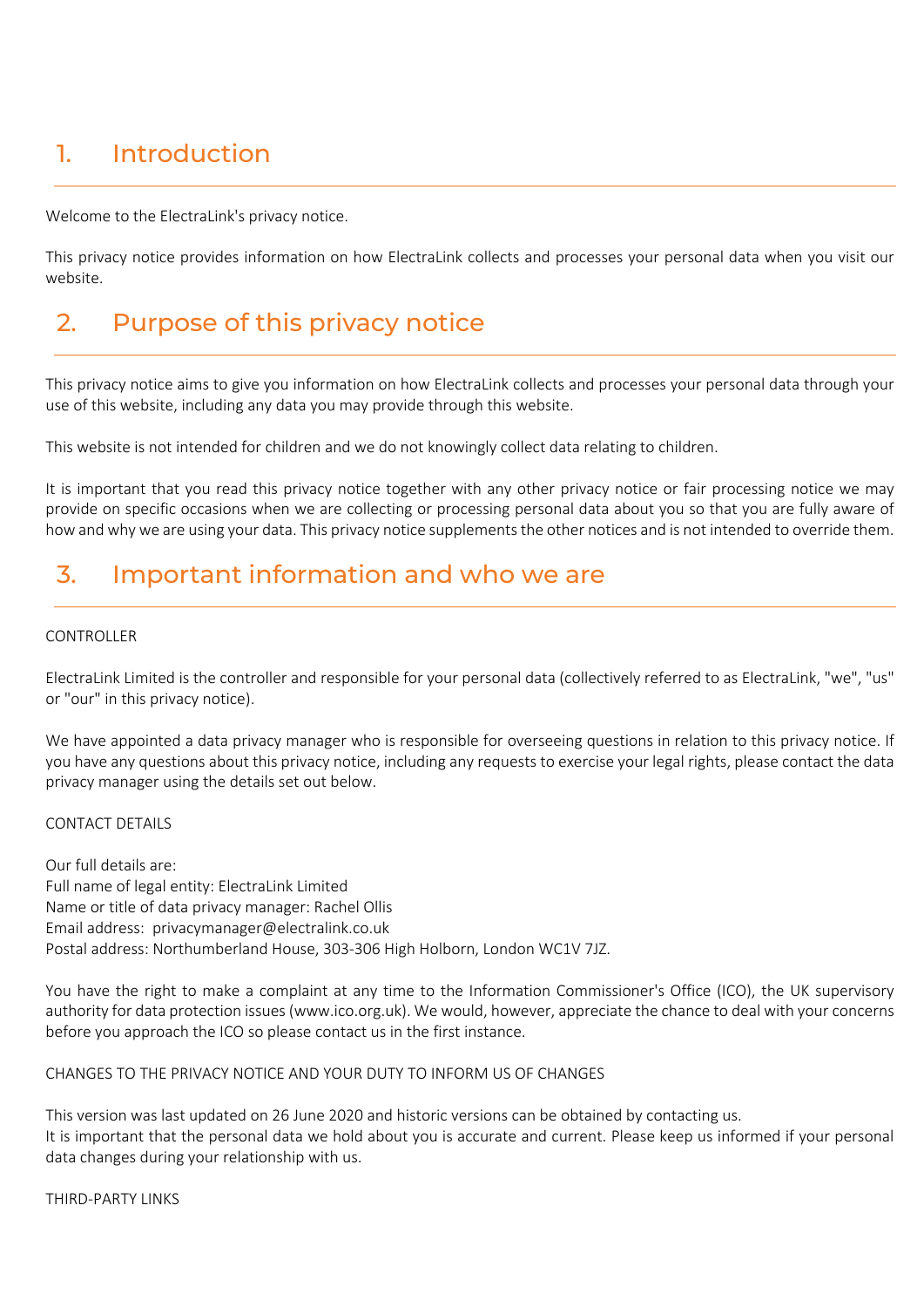This website may include links to third-party websites, plug-ins and applications. Clicking on those links or enabling those connections may allow third parties to collect or share data about you. We do not control these third-party websites and are not responsible for their privacy statements. When you leave our website, we encourage you to read the privacy notice of every website you visit.

# 4. The data we collect about you

Personal data, or personal information, means any information about an individual from which that person can be identified. It does not include data where the identity has been removed (anonymous data).

We may collect, use, store and transfer different kinds of personal data about you which we have grouped together follows:

- Identity Data includes first name and last name.
- Contact Data includes email address, the name of the company that you work for and the role you undertake and telephone numbers.
- Technical Data includes internet protocol (IP) address, your login data, browser type and version, time zone setting and location, browser plug-in types and versions, operating system and platform and other technology on the devices you use to access this website.
- Profile Data includes your username and password,
- Usage Data includes information about how you use our website, products and services.
- Marketing and Communications Data includes your preferences in receiving marketing from us and our third parties and your communication preferences.

We do not collect any Special Categories of Personal Data about you (this includes details about your race or ethnicity, religious or philosophical beliefs, sex life, sexual orientation, political opinions, trade union membership, information about your health, and genetic and biometric data). Nor do we collect any information about criminal convictions and offences.

### IF YOU FAIL TO PROVIDE PERSONAL DATA

Where we need to collect personal data by law, or under the terms of a contract we have with you and you fail to provide that data when requested, we may not be able to perform the contract we have or are trying to enter into with you (for example, to provide you with goods or services). In this case, we may have to cancel a product or service you have with us but we will notify you if this is the case at the time.

### 5. How is your personal data collected?

We use different methods to collect data from and about you including through:

- Direct interactions. You may give us your Identity and Contact Data by filling in forms or by corresponding with us by post, phone, email or otherwise. This includes personal data you provide when you
- apply for our products or services:
- create an account on our website;
- subscribe to our service or publications:
- request marketing to be sent to you;
- enter a competition, promotion or survey; or
- give us some feedback.

AUTOMATED TECHNOLOGIES OR INTERACTIONS.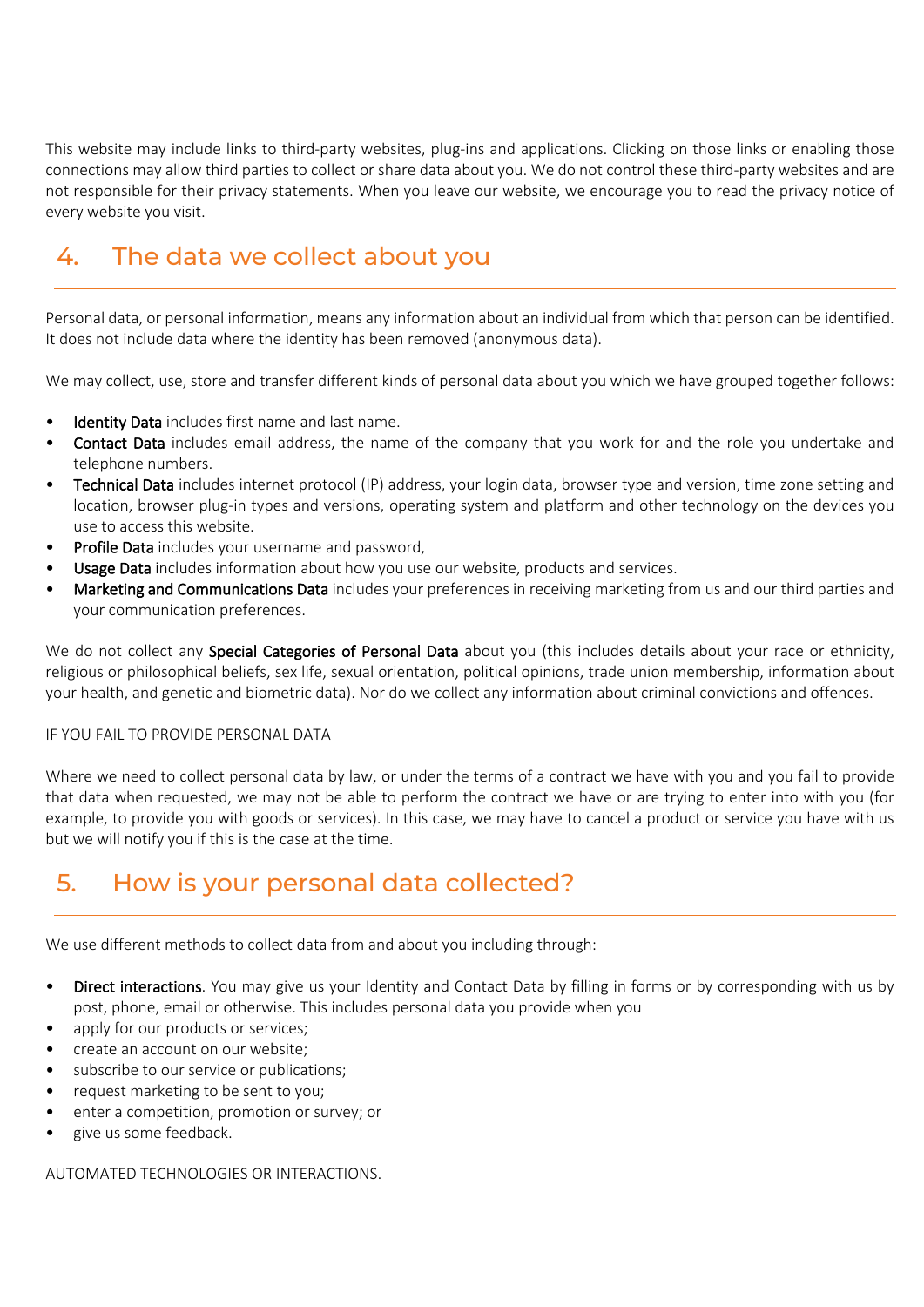As you interact with our website, we may automatically collect Technical Data about your equipment, browsing actions and patterns. We collect this personal data by using cookies, server logs and other similar technologies. We may also receive Technical Data about you if you visit other websites employing our cookies. Please see our cookie policy for further details.

THIRD PARTIES OR PUBLICLY AVAILABLE SOURCES.

We will receive personal data about you from various third parties as set out below:

Technical Data from the following parties:

- a) analytics providers such as Google based outside the EU;
- b) search information providers such as Google based outside the EU.

Identity and Contact Data from publicly available sources such as Companies House.

# 6. How we use your personal data

We will only use your personal data when the law allows us to. Most commonly, we will use your personal data in the following circumstances:

- Where we need to perform the contract we are about to enter into or have entered into with you.
- Where it is necessary for our legitimate interests (or those of a third party) and your interests and fundamental rights do not override those interests.
- Where we need to comply with a legal or regulatory obligation.

See the Glossary to find out more about the types of lawful basis that we will rely on to process your personal data.

Generally we do not rely on consent as a legal basis for processing your personal data other than in relation to sending third party direct marketing communications to you via email or text message. You have the right to withdraw consent to marketing at any time by contacting us.

### 7. Purposes for which we will use your personal data

We have set out below, in a table format, a description of all the ways we plan to use your personal data, and which of the legal bases we rely on to do so. We have also identified what our legitimate interests are where appropriate.

Note that we may process your personal data for more than one lawful ground depending on the specific purpose for which we are using your data. Please contact us if you need details about the specific legal ground we are relying on to process your personal data where more than one ground has been set out in the table below. Purpose.

| <b>Purpose/Activity</b>              | Type of data    | Lawful basis for processing including basis of legitimate |
|--------------------------------------|-----------------|-----------------------------------------------------------|
|                                      |                 | interest                                                  |
| To register you as a new customer    | (a) Identity    | Performance of a contract with you                        |
|                                      | (b) Contact     |                                                           |
| To process and deliver your services | (a) Identity    | (a) Performance of a contract with you                    |
| including:                           | (b) Contact     | (b) Necessary for our legitimate interests (to keep our   |
| (a) Manage payments, fees and        | (c) Financial   | records updated and to                                    |
| charges                              | (d) Transaction | study how customers use our products/services)            |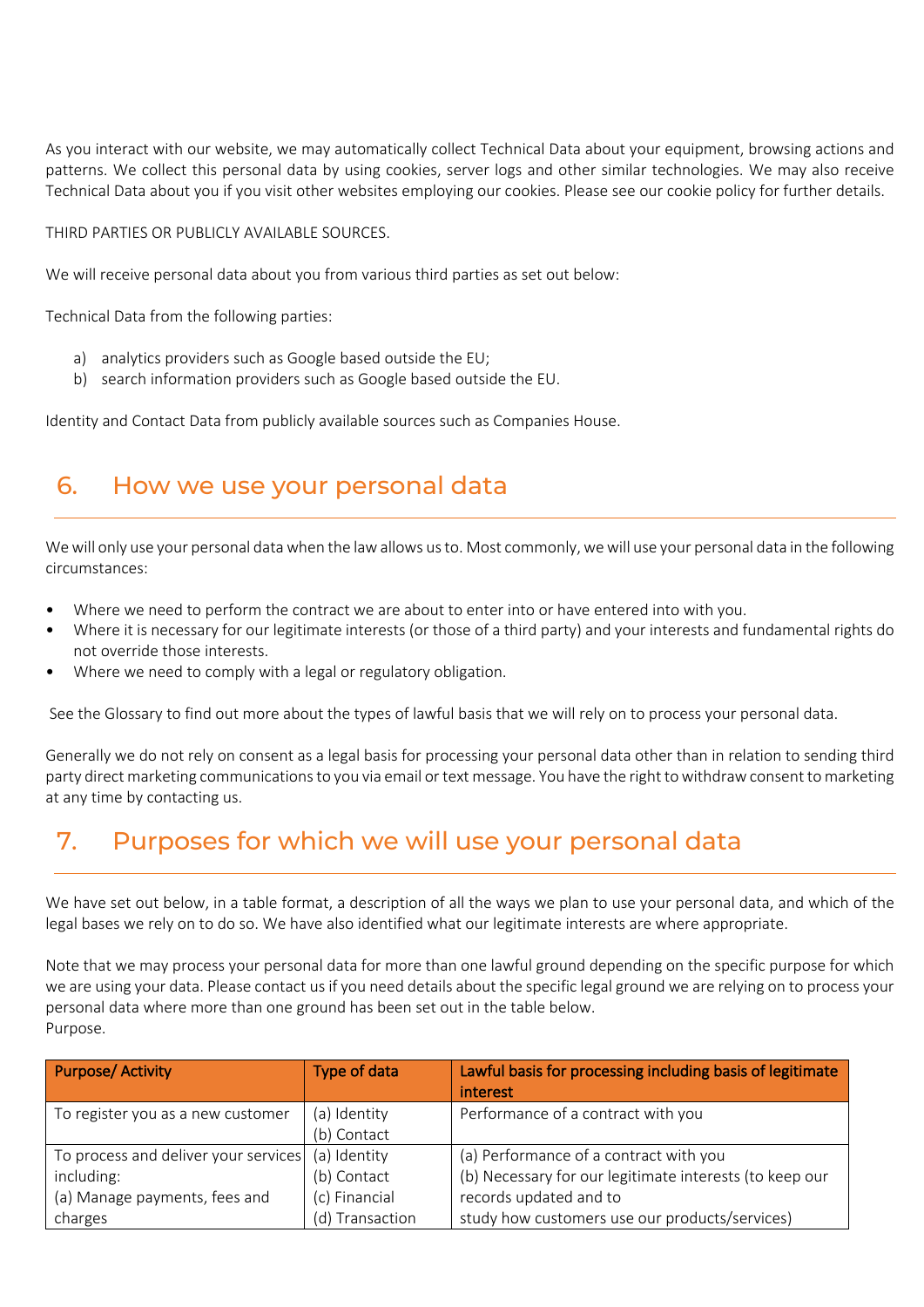| (b) Collect and recover money owed     | (e)Marketing and  |                                                            |
|----------------------------------------|-------------------|------------------------------------------------------------|
| us                                     | Communications    |                                                            |
| To manage our relationship with you    | (a) Identity      | (a) Performance of a contract with you                     |
| which will include:                    | (b) Contact       | (b) Necessary to comply with a legal obligation            |
| (a) Notifying you about changes to of  | (c) Profile       | (c) Necessary for our legitimate interests (to keep our    |
| terms or privacy policy                | (d) Marketing and | records updated and to study how customers use our         |
| (b) Asking you to leave a review or    | Communications    | products/services)                                         |
| take a survey                          |                   |                                                            |
|                                        |                   |                                                            |
| To enable you to partake in a prize    | (a) Identity      | (a) Performance of a contract with you                     |
| draw, competition or complete a        | (b) Contact       | (b) Necessary for our legitimate interests (to study how   |
| survey                                 | (c) Profile       | customers use our products/services, to develop them       |
|                                        | (d) Usage         | and grow our business)                                     |
|                                        | (e) Marketing and |                                                            |
|                                        | Communications    |                                                            |
| To administer and protect our          | (a) Identity      | (a) Necessary for our legitimate interests (for running ou |
| business and this website (including   | (b) Contact       | business, provision of administration and IT services,     |
| troubleshooting, data analysis, testin | (c) Technical     | network security, to prevent fraud and in the context of   |
| system maintenance, support,           |                   | a business reorganisation or group restructuring exercise  |
| reporting and hosting of data)         |                   | (b) Necessary to comply with a legal obligation            |
| To deliver relevant website content    | (a) Identity      | Necessary for our legitimate interests (to study how       |
| and advertisements to                  | (b) Contact       | customers use our products/services, to develop them,      |
| you and measure or understand the      | (c) Profile       | to grow our business and to inform our marketing           |
| effectiveness of the advertising we    | (d) Usage         | strategy)                                                  |
| serve to you                           | (e) Marketing and |                                                            |
|                                        | Communications    |                                                            |
|                                        | (f) Technical     |                                                            |
| To use data analytics to improve our   | (a) Technical     | Necessary for our legitimate interests (to define types of |
| website,                               | (b) Usage         | customers for our products and services, to keep our       |
| products/services, marketing,          |                   | website updated and relevant, to develop                   |
| customer relationships and             |                   | our business and to inform our marketing strategy)         |
| experiences                            |                   |                                                            |
| To make suggestions and                | (a) Identity      | Necessary for our legitimate interests (to develop our     |
| recommendations to you about           | (b) Contact       | products/services and                                      |
| goods or services that may be of       | (c) Technical     | grow our business)                                         |
| interest to you                        | (d) Usage         |                                                            |
|                                        | (e) Profile       |                                                            |

### PROMOTIONAL OFFERS FROM US

We may use your Identity, Contact, Technical, Usage and Profile Data to form a view on what we think you may want or need, or what may be of interest to you. This is how we decide which products, services and offers may be relevant for you (we call this marketing).

You will receive marketing communications from us if you have requested information from us or purchased services from us and, in each case, you have not opted out of receiving that marketing.

### THIRD-PARTY MARKETING

We will get your express opt-in consent before we share your personal data with any company outside of ElectraLink for marketing purposes.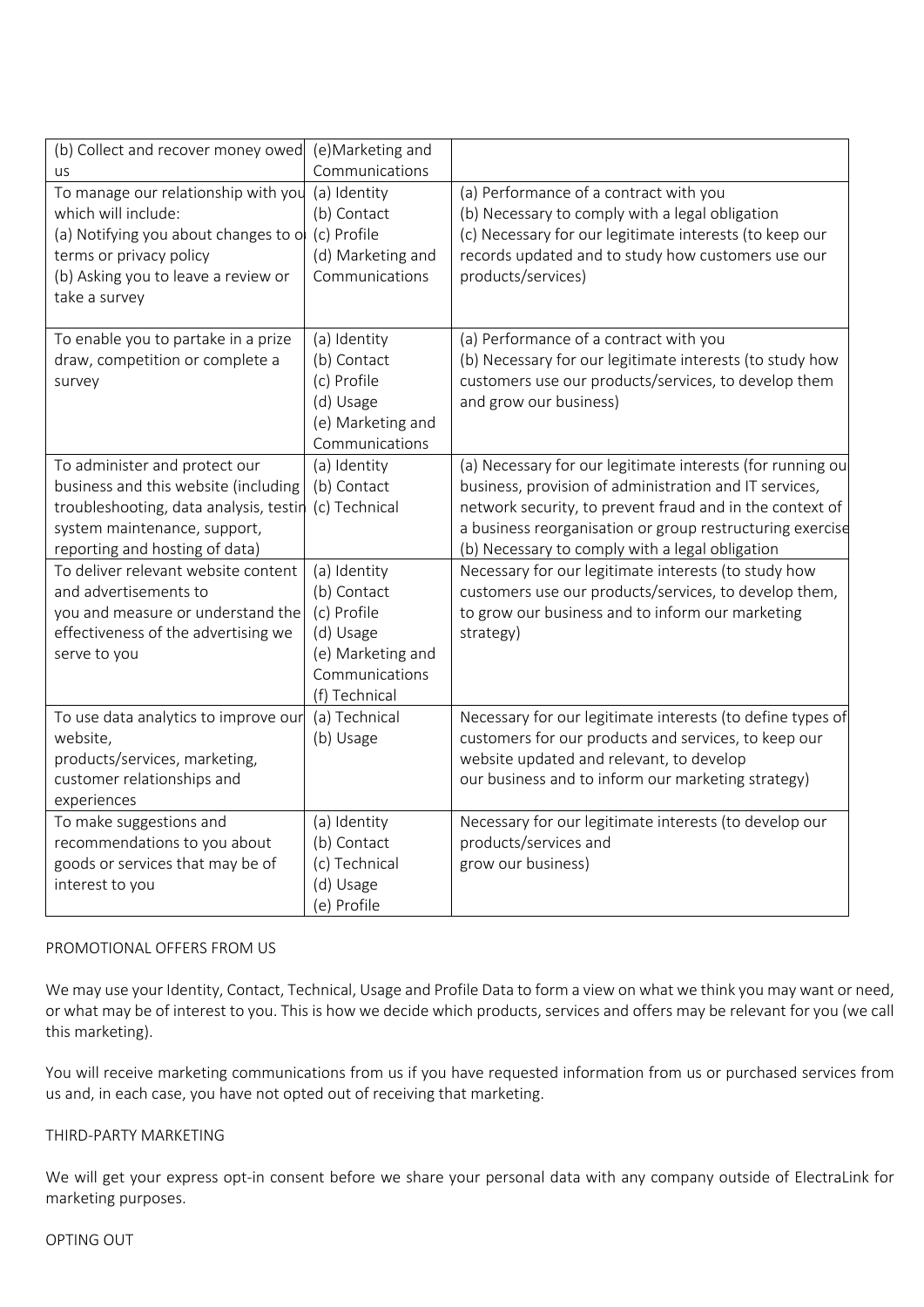If you do not wish to receive mailings from us or if you wish to de-register then you can unsubscribe at any time by sending an email to helpdesk@electralink.co.uk with the details of your email address, other contact details and the specifics of which mailings you do not want to receive. We will use these details to update our database.

#### **COOKIES**

You can set your browser to refuse all or some browser cookies, or to alert you when websites set or access cookies. If you disable or refuse cookies, please note that some parts of this website may become inaccessible or not function properly. For more information about the cookies we use, please see Cookie Policy.

#### CHANGE OF PURPOSE

We will only use your personal data for the purposes for which we collected it, unless we reasonably consider that we need to use it for another reason and that reason is compatible with the original purpose.

If we need to use your personal data for an unrelated purpose, we will notify you and we will explain the legal basis which allows us to do so.

Please note that we may process your personal data without your knowledge or consent, in compliance with the above rules, where this is required or permitted by law.

### 8. Disclosures of your personal data

We may have to share your personal data with the parties set out below for the purposes set out in the table in paragraph 7 above.

- External Third Parties as set out in the Glossary.
- Third parties to whom we may choose to sell, transfer, or merge parts of our business or our assets. Alternatively, we may seek to acquire other businesses or merge with them. If a change happens to our business, then the new owners may use your personal data in the same way as set out in this privacy notice.

We require all third parties to respect the security of your personal data and to treat it in accordance with the law. We do not allow our third-party service providers to use your personal data for their own purposes and only permit them to process your personal data for specified purposes and in accordance with our instructions.

### 9. International transfers

We do not transfer your personal data outside the European Economic Area (EEA).

### 10. Data security

We have put in place appropriate security measures to prevent your personal data from being accidentally lost, used or accessed in an unauthorised way, altered or disclosed. In addition, we limit access to your personal data to those employees, agents, contractors and other third parties who have a business need to know. They will only process your personal data on our instructions and they are subject to a duty of confidentiality.

We have put in place procedures to deal with any suspected personal data breach and will notify you and any applicable regulator of a breach where we are legally required to do so.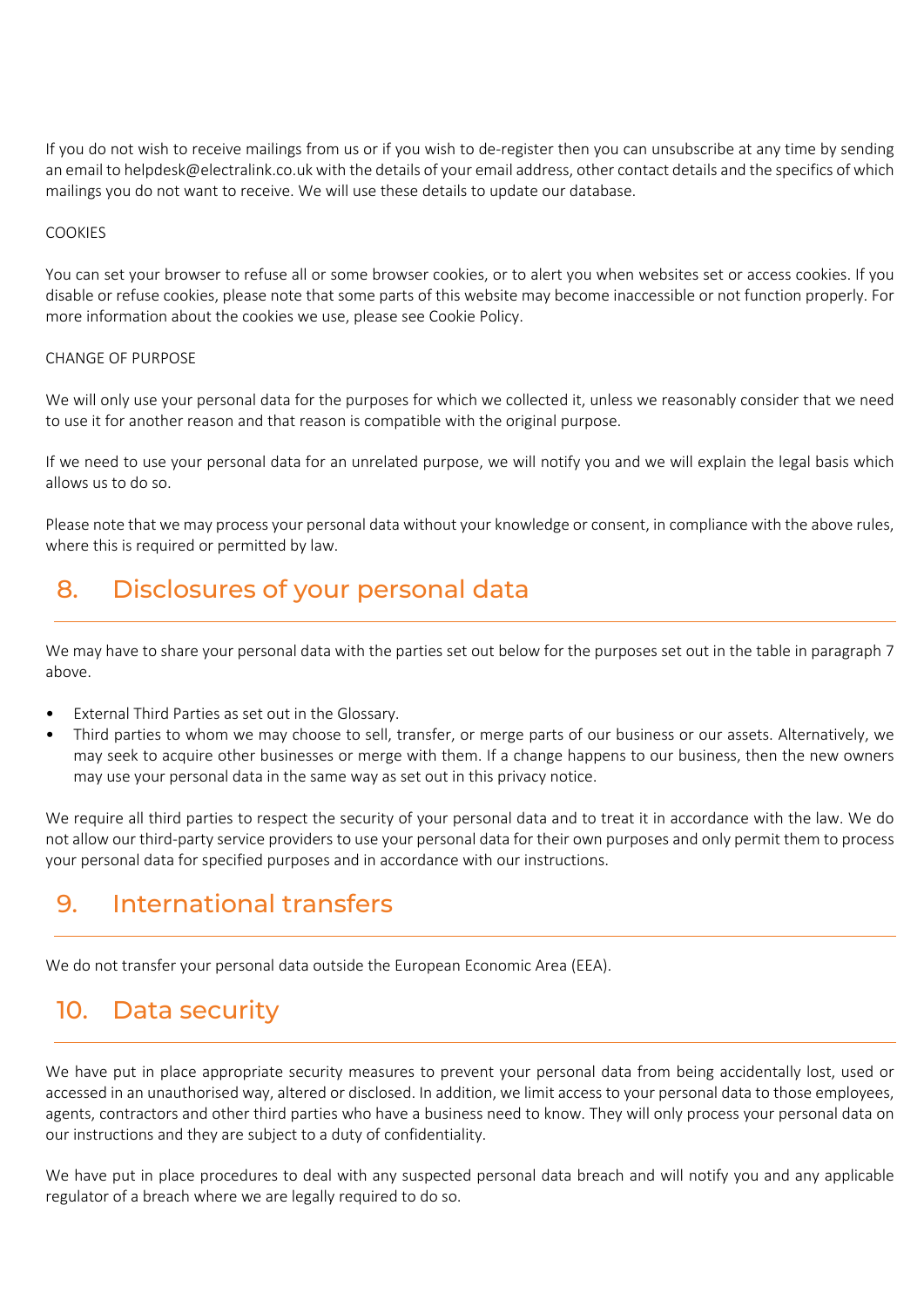# 11. Data retention

### HOW LONG WILL YOU USE MY PERSONAL DATA FOR?

We will only retain your personal data for as long as necessary to fulfil the purposes we collected it for, including for the purposes of satisfying any legal, accounting, or reporting requirements.

To determine the appropriate retention period for personal data, we consider the amount, nature, and sensitivity of the personal data, the potential risk of harm from unauthorised use or disclosure of your personal data, the purposes for which we process your personal data and whether we can achieve those purposes through other means, and the applicable legal requirements.

By law we have to keep basic information about our customers (including Contact, Identity, Financial and Transaction Data) for six years after they cease being customers for tax purposes.

In some circumstances you can ask us to delete your data: see Request erasure below for further information.

In some circumstances we may anonymise your personal data (so that it can no longer be associated with you) for research or statistical purposes in which case we may use this information indefinitely without further notice to you.

# 12. Your legal rights

Under certain circumstances, you have rights under data protection laws in relation to your personal data. For example you may:

- Request access to your personal data.
- Request correction of your personal data.
- Request erasure of your personal data.
- Object to processing of your personal data.
- Request restriction of processing your personal data.
- Request transfer of your personal data.
- Right to withdraw consent.

If you wish to exercise any of the rights set out above, please contact us.

### NO FEE USUALLY REQUIRED

You will not have to pay a fee to access your personal data (or to exercise any of the other rights). However, we may charge a reasonable fee if your request is clearly unfounded, repetitive or excessive. Alternatively, we may refuse to comply with your request in these circumstances.

What we may need from you.

We may need to request specific information from you to help us confirm your identity and ensure your right to access your personal data (or to exercise any of your other rights). This is a security measure to ensure that personal data is not disclosed to any person who has no right to receive it. We may also contact you to ask you for further information in relation to your request to speed up our response.

### TIME LIMIT TO RESPOND

We try to respond to all legitimate requests within one month. Occasionally it may take us longer than a month if your request is particularly complex or you have made a number of requests. In this case, we will notify you and keep you updated.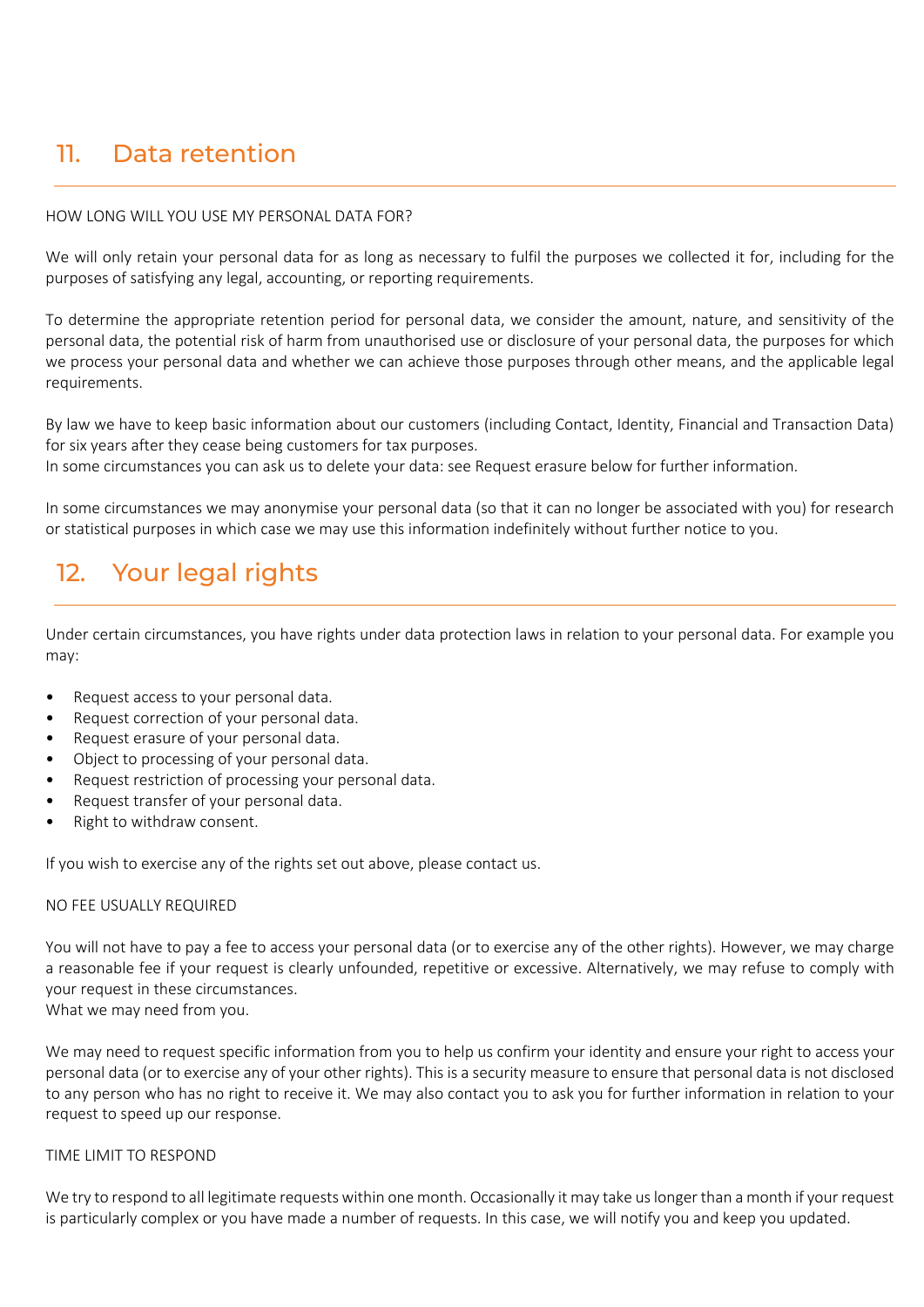# 13. Glossary

### LAWFUL BASIS

Legitimate Interest means the interest of our business in conducting and managing our business to enable us to give you the best service/product and the best and most secure experience. We make sure we consider and balance any potential impact on you (both positive and negative) and your rights before we process your personal data for our legitimate interests. We do not use your personal data for activities where our interests are overridden by the impact on you (unless we have your consent or are otherwise required or permitted to by law). You can obtain further information about how we assess our legitimate interests against any potential impact on you in respect of specific activities by contacting us

Performance of Contract means processing your data where it is necessary for the performance of a contract to which you are a party or to take steps at your request before entering into such a contract.

Comply with a legal or regulatory obligation means processing your personal data where it is necessary for compliance with a legal or regulatory obligation that we are subject to.

### THIRD PARTIES

### External Third Parties

- Service providers acting as processors based in the United Kingdom who provide IT and system administration services.
- Professional advisers acting as processors or joint controllers including lawyers, bankers, auditors and insurers based in the United Kingdom who provide consultancy, banking, legal, insurance and accounting services.
- HM Revenue & Customs, regulators and other authorities acting as processors or joint controllers based in the United Kingdom who require reporting of processing activities in certain circumstances.

### YOUR LEGAL RIGHTS

### You have the right to:

Request access to your personal data (commonly known as a "data subject access request"). This enables you to receive a copy of the personal data we hold about you and to check that we are lawfully processing it.

Request correction of the personal data that we hold about you. This enables you to have any incomplete or inaccurate data we hold about you corrected, though we may need to verify the accuracy of the new data you provide to us.

Request erasure of your personal data. This enables you to ask us to delete or remove personal data where there is no good reason for us continuing to process it. You also have the right to ask us to delete or remove your personal data where you have successfully exercised your right to object to processing (see below), where we may have processed your information unlawfully or where we are required to erase your personal data to comply with local law. Note, however, that we may not always be able to comply with your request of erasure for specific legal reasons which will be notified to you, if applicable, at the time of your request.

Object to processing of your personal data where we are relying on a legitimate interest (or those of a third party) and there is something about your particular situation which makes you want to object to processing on this ground as you feel it impacts on your fundamental rights and freedoms. You also have the right to object where we are processing your personal data for direct marketing purposes. In some cases, we may demonstrate that we have compelling legitimate grounds to process your information which override your rights and freedoms.

Request restriction of processing of your personal data. This enables you to ask us to suspend the processing of your personal data in the following scenarios: (a) if you want us to establish the data's accuracy; (b) where our use of the data is unlawful but you do not want us to erase it; (c) where you need us to hold the data even if we no longer require it as you need it to establish, exercise or defend legal claims; or (d) you have objected to our use of your data but we need to verify whether we have overriding legitimate grounds to use it.